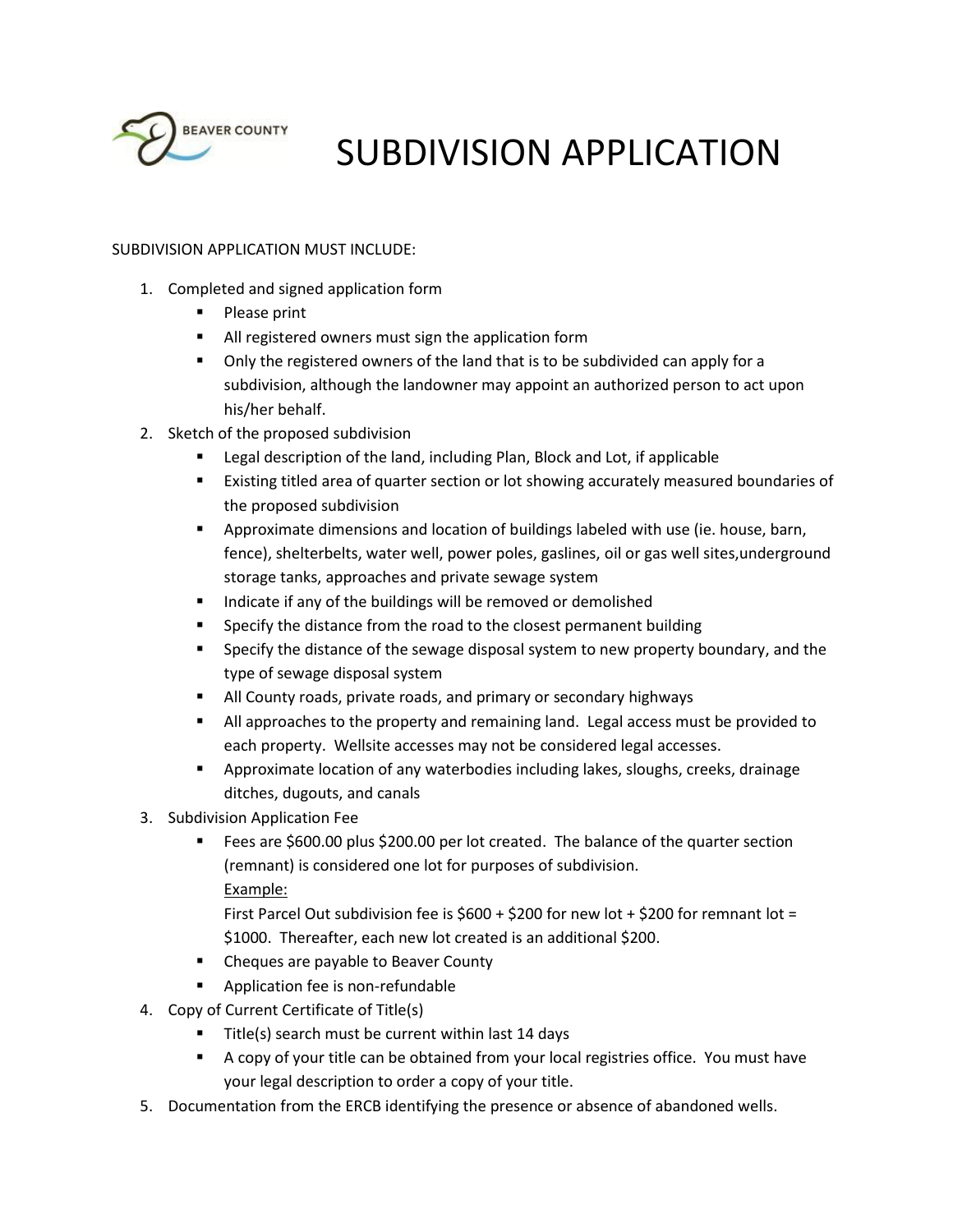- All new subdivision applications, except for lot line adjustments, must include documentation from the ERCB identifying the presence or absence of abandoned wells. Documentation can be obtained from the ERCB using the online Web Viewer www.aer.ca. On the top of the site, go to Systems & Tools, click on Abandoned Well Map, and agree to the disclaimer. When the map appears, click on Area of Interest on the left hand side, than change Choose Grid Area with the drop down menu to Quarter Section. Fill in your land location and click on Go. Print a copy of the results and attach to the subdivision application.
- **If an abandoned gas or oil well is identified on the land that is the subject of a** subdivision application, the applicant must include a map that shows the actual well location, as identified in the field, and the setback established by ERCB in relation to existing or proposed building sites. Contact the Alberta Energy Regulator for assistance.

In addition to the above requirements, high density subdivision development will require the following:

- 6. Conceptual Scheme for Multi-Lot Residential Subdivisions
	- Any subdivision which would result in 4 or more lots must first be redistricted to Country Residential. At the time of the redistricting application, a professionally prepared Conceptual Scheme is required, which must include, but is not limited to, the following:
		- o Proposed subdivision design;
		- o Professionally prepared bio-physical assessment
		- o Proposed and adjacent land uses
		- o Utility servicing
		- o Traffic impacts
		- o Identification of abandoned wells (if any)
		- o Development controls (if applicable)

# FEES ASSOCIATED WITH SUBDIVISION APPROVALS

In addition to the information requirements, there will be a number of costs associated with subdivision approvals. These may include, but are not limited to:

- **•** Application fee (\$600 initial application fee, plus \$200 for each new lot)
- **Endorsement fee (\$300 per lot, including the remnant)**
- **EXEC** Cash-in-lieu of municipal reserve
- **Survey, registration, and legal costs**
- Road/approach or other upgrading requirements
- **Sewer system compliance letter**
- Sewer system up-grades (if necessary)

All costs associated with subdivision decisions (application fee, endorsement fee, and any costs required to meet the conditions of subdivision approval) are your responsibility.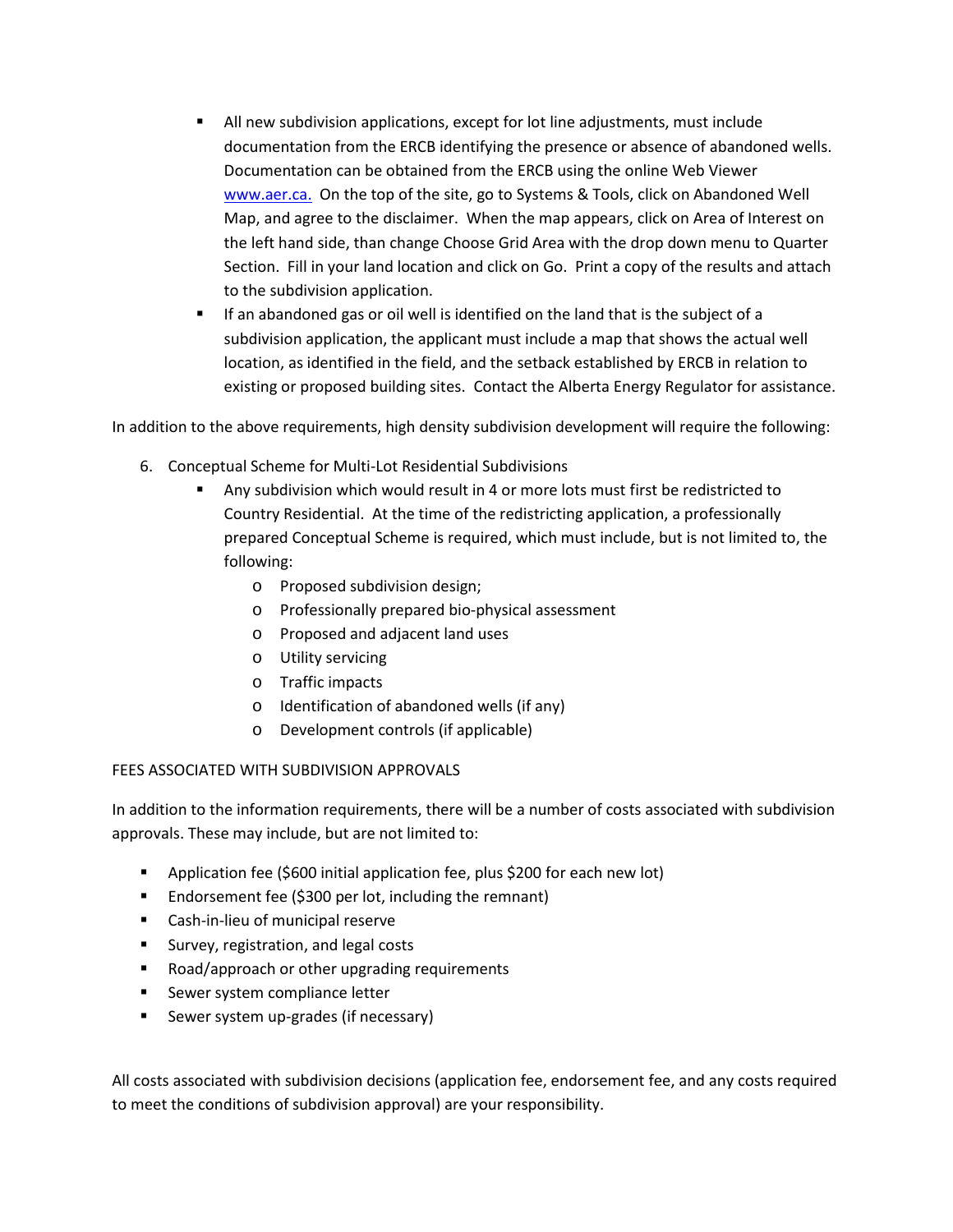## SUBDIVISION PROCESS

Subdivision is a lengthy process. It can take up to 90 days to process a decision after the application is determined to be complete. Following is typical timeline:

- Subdivision application, site plan, and fee are received by the County
- Municipal Development Plan and Land Use Bylaw are reviewed to determine eligibility of subdivision proposal
- **Tentative Site Plan is created (electronic depiction of proposed subdivision) and returned to you** for verification. One the Tentative Site Plan has been signed and returned to the County, the subdivision application is deemed to be complete.
- Subdivision application is referred to anyone with an interest on title (except mortgage companies), as well as anyone who may have an interest in the proposed subdivision (e.g. adjacent landowners, utility companies, school board, Government departments). The referral process takes 30 days.
- **•** Once the referral process has passed, the file is reviewed by the Subdivision Authority and a decision may be made if no more information is required. Please note that the Subdivision Authority has 60 days from the date that the application is deemed to be complete to make a decision on the application. The decision could be an approval, an approval with conditions, or a refusal. If the Subdivision Authority cannot make a decision within 60 days, he may request an extension
- A Notice of Decision is sent to you as well as referral agencies. If your application is refused, or if you don't agree with one or more of the conditions imposed with an approval, you may appeal the decision of the Subdivision Authority. The appeal period is 19 days from the date of the Notice of Decision and the appeal must be made within this time. The Subdivision Authority's decision or conditions of approval may also be appealed by County Council, a Provincial Government Department that has an interest in the subdivision, or the local school authority. Adjacent landowners do not have the right to appeal.
- **Diamble 1** Once the appeal period has passed without any appeals being filed, the Subdivision Authority's decision is valid. If the decision is an approval with conditions, you have one year from the date of the approval to meet all conditions and have your subdivision plan endorsed by the Subdivision Authority. Proof that approval conditions have been met must be submitted to the Subdivision Authority. The plan of survey must be prepared by and Alberta Land Surveyor. If you require additional time to complete the conditions of approval, an extension must be requested from the Subdivision Authority. Once all conditions have been met and the survey prepared the subdivision can then be endorsed.
- Once the plan of survey has been prepared, it may be registered at the Alberta Land Titles Office. You have one year from the date of endorsement to register the plan of survey at the Land Titles Office. Upon registration, new titles for the parcels will be issued to you by Alberta Land Titles.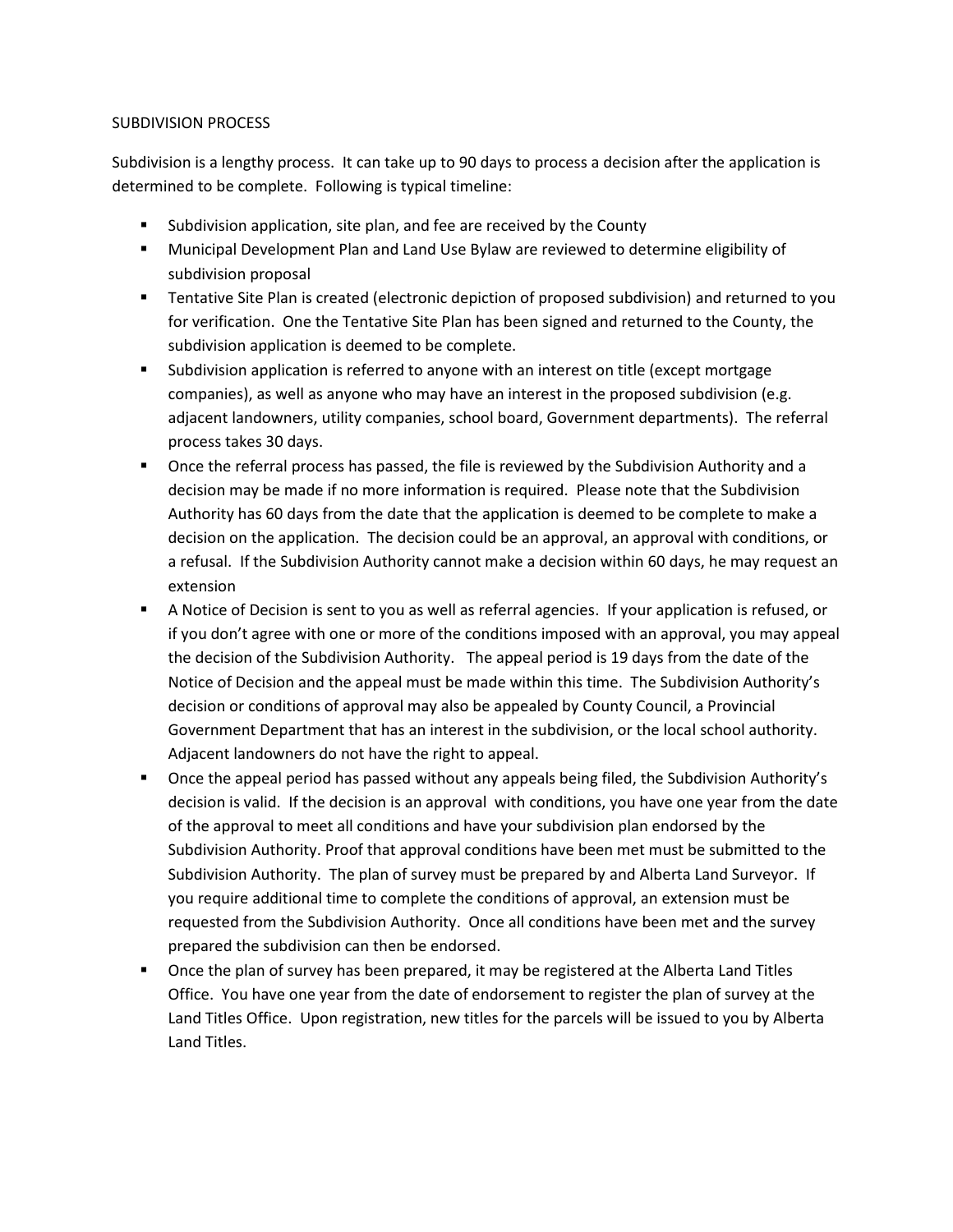- **For further information and a list of Frequently Asked Questions, go to the County's** website at www.beaver.ab.ca (under Departments/Planning & Development)
- Questions should be directed to the Planning and Development Department:

Beaver County Box 140 Ryley, AB T0B 4A0 Phone: (780) 663-3730 Toll Free: 1-866-663-1333 Fax: (780) 663-3602 Email: jlui@beaver.ab.ca or mjones@beaver.ab.ca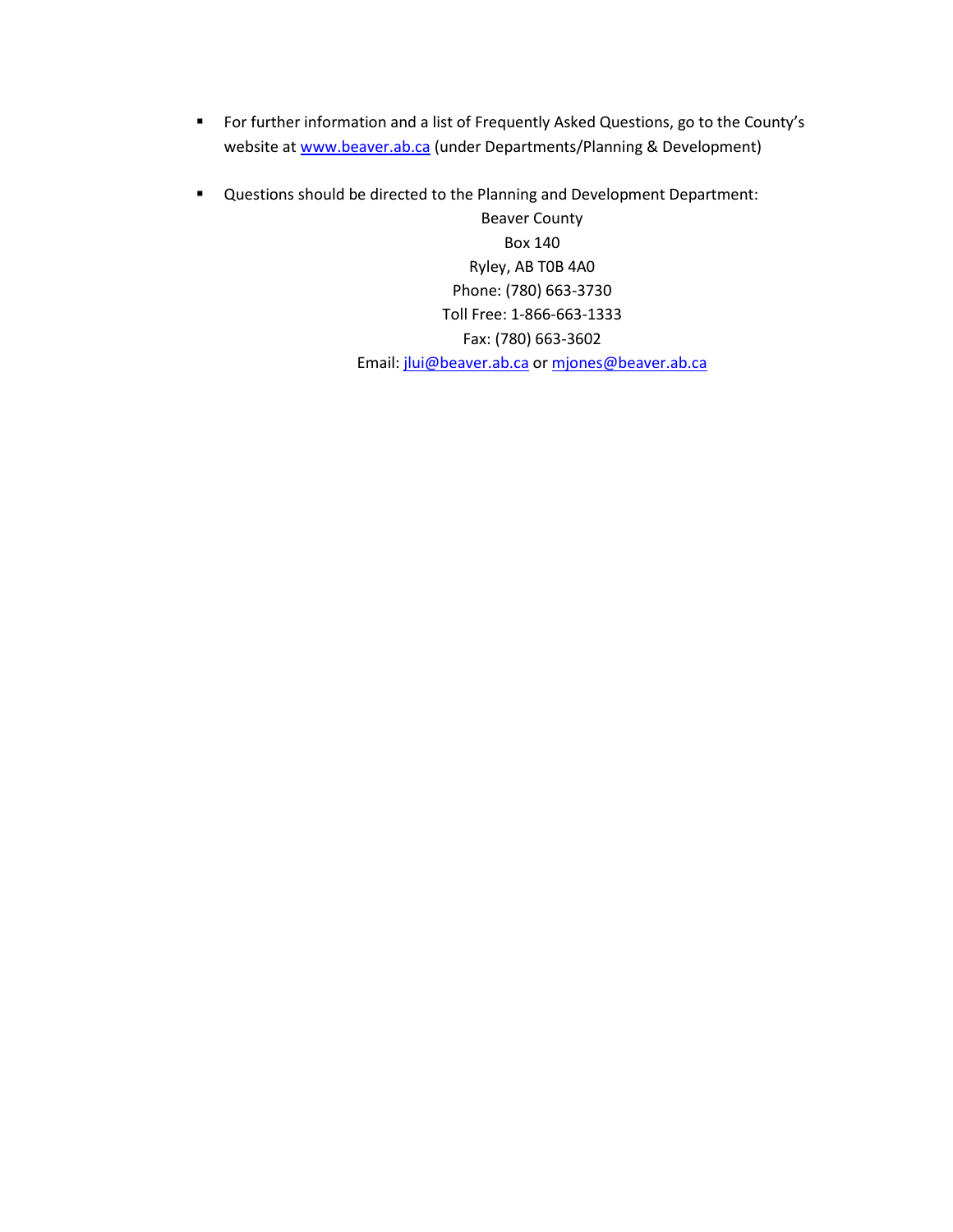|                | <b>BEAVER COUNTY</b>                                                                                                             | <b>Subdivision Approval</b> – Application<br>(Page 1 of 4)                                                                                                                                                                                                                                                                             |  |  |  |  |
|----------------|----------------------------------------------------------------------------------------------------------------------------------|----------------------------------------------------------------------------------------------------------------------------------------------------------------------------------------------------------------------------------------------------------------------------------------------------------------------------------------|--|--|--|--|
| <b>Box 140</b> | <b>RYLEY AB T0B 4AO</b><br>by plan of subdivision<br>by other instrument                                                         | For office use only<br>File number and the state of the state of the state of the state of the state of the state of the state of the                                                                                                                                                                                                  |  |  |  |  |
|                |                                                                                                                                  |                                                                                                                                                                                                                                                                                                                                        |  |  |  |  |
| of the owner.  |                                                                                                                                  | This form is to be completed in full wherever applicable by the registered owner of the land or by an authorized person acting on behalf                                                                                                                                                                                               |  |  |  |  |
|                | 1. Name of registered owner(s) of land to be subdivided                                                                          | Mailing Address, postal code and telephone number (home and work)                                                                                                                                                                                                                                                                      |  |  |  |  |
|                |                                                                                                                                  |                                                                                                                                                                                                                                                                                                                                        |  |  |  |  |
| 2.             | Authorized person acting on behalf of registered owner                                                                           | Mailing Address, postal code and telephone number (home and work)                                                                                                                                                                                                                                                                      |  |  |  |  |
| 3.             | LEGAL DESCRIPTION AND AREA OF LAND TO BE SUBDIVIDED                                                                              |                                                                                                                                                                                                                                                                                                                                        |  |  |  |  |
|                | All/part of the _____________ 1/4 section ______________ township _______________ range ________________west of the 4th meridian |                                                                                                                                                                                                                                                                                                                                        |  |  |  |  |
|                |                                                                                                                                  | Being all/parts of lot __________ block __________ plan ____________________C.O.T. Number ____________________                                                                                                                                                                                                                         |  |  |  |  |
|                | acres                                                                                                                            |                                                                                                                                                                                                                                                                                                                                        |  |  |  |  |
|                |                                                                                                                                  |                                                                                                                                                                                                                                                                                                                                        |  |  |  |  |
| 4.             | <b>LOCATION OF LAND TO BE SUBDIVIDED</b>                                                                                         |                                                                                                                                                                                                                                                                                                                                        |  |  |  |  |
| a.             |                                                                                                                                  |                                                                                                                                                                                                                                                                                                                                        |  |  |  |  |
| b.             |                                                                                                                                  |                                                                                                                                                                                                                                                                                                                                        |  |  |  |  |
| c.             |                                                                                                                                  |                                                                                                                                                                                                                                                                                                                                        |  |  |  |  |
|                |                                                                                                                                  |                                                                                                                                                                                                                                                                                                                                        |  |  |  |  |
|                |                                                                                                                                  | If "yes," the highway is number __________________________________the secondary road is number _______________                                                                                                                                                                                                                         |  |  |  |  |
| d.             |                                                                                                                                  | Does the proposed parcel contain or is it adjacent to a river, stream, lake or other body of water or by a drainage ditch or canal?                                                                                                                                                                                                    |  |  |  |  |
| е.             |                                                                                                                                  | If "yes" state its name experience and the state of the state of the state of the state of the state of the state of the state of the state of the state of the state of the state of the state of the state of the state of t<br>Is the proposed parcel within 1.5 kilometers of a sour gas facility? Yes _____________ No __________ |  |  |  |  |
| 5.             | EXISTING AND PROPOSED USE OF LAND TO BE SUBDIVIDED<br>Describe                                                                   |                                                                                                                                                                                                                                                                                                                                        |  |  |  |  |
| а.             |                                                                                                                                  |                                                                                                                                                                                                                                                                                                                                        |  |  |  |  |
| b.             |                                                                                                                                  |                                                                                                                                                                                                                                                                                                                                        |  |  |  |  |
| c.<br>d.       |                                                                                                                                  | The proposed use designation entertainment and the proposed use designation entertainment and the proposed use                                                                                                                                                                                                                         |  |  |  |  |
| 6.<br>a.       | PHYSICAL CHARACTERISTICS OF LAND TO BE SUBDIVIDED (WHERE APPROPRIATE)                                                            |                                                                                                                                                                                                                                                                                                                                        |  |  |  |  |

c. Describe the kind of soil on the land (sandy, loam, clay, etc.) **contain the solution of the system** contains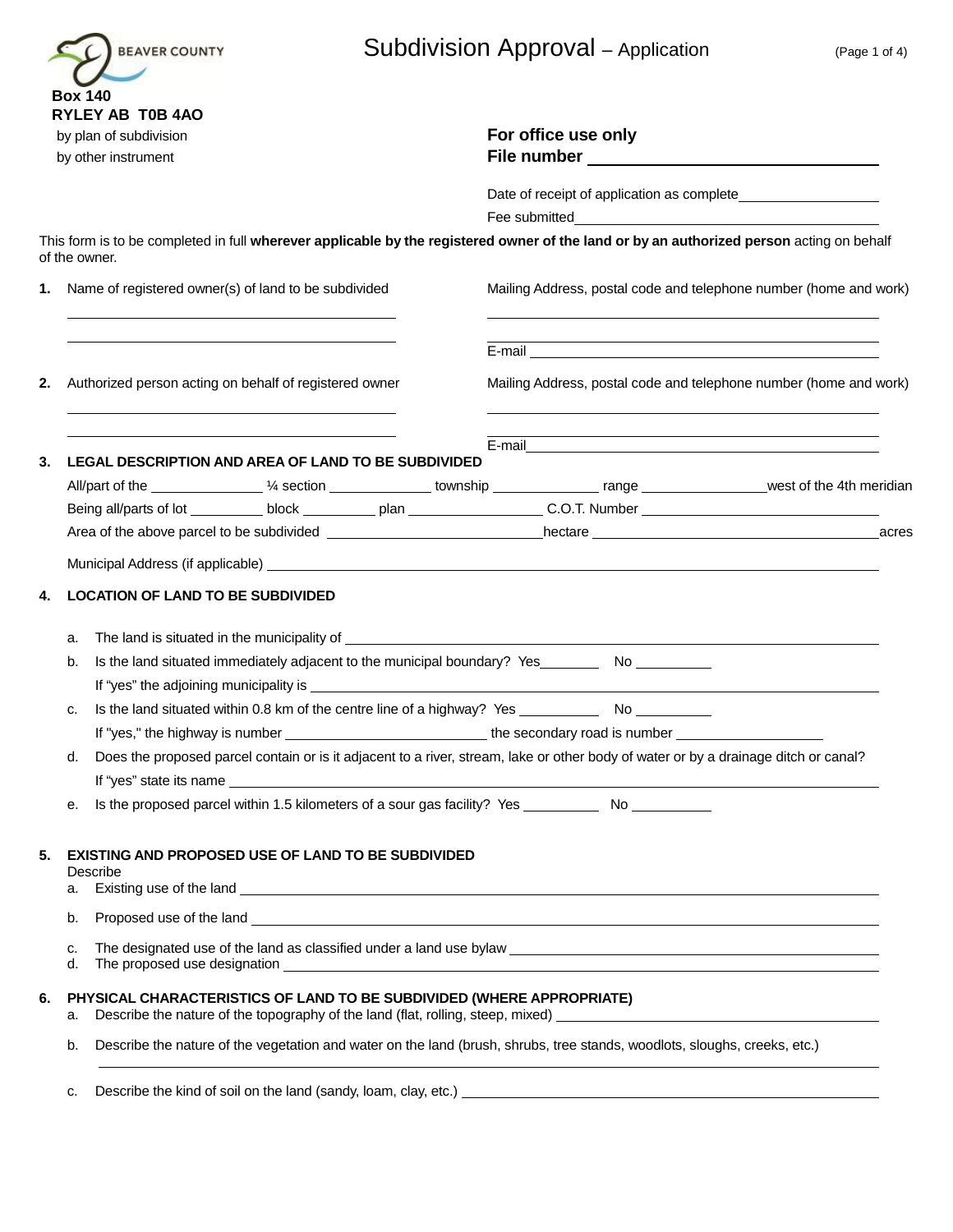

| 7.       | <b>EXISTING BUILDINGS ON THE LAND TO BE SUBDIVIDED</b><br>Describe any buildings and any structures on the land and where they are to be demolished or moved                                                                                                                                                                                                                                                                                              |                                    |                                                                                                                                        |  |  |
|----------|-----------------------------------------------------------------------------------------------------------------------------------------------------------------------------------------------------------------------------------------------------------------------------------------------------------------------------------------------------------------------------------------------------------------------------------------------------------|------------------------------------|----------------------------------------------------------------------------------------------------------------------------------------|--|--|
|          |                                                                                                                                                                                                                                                                                                                                                                                                                                                           |                                    |                                                                                                                                        |  |  |
|          |                                                                                                                                                                                                                                                                                                                                                                                                                                                           |                                    |                                                                                                                                        |  |  |
|          | <b>WATER AND SEWER SERVICES</b><br>manner of providing water and sewage disposal                                                                                                                                                                                                                                                                                                                                                                          |                                    | If the proposed subdivision is to be served by other than a water distribution system and a wastewater collection system, describe the |  |  |
| 9.<br>а. | Size of parcel(s) being created (hectares and acres) example and acres and acres and acres and acres and acres                                                                                                                                                                                                                                                                                                                                            |                                    |                                                                                                                                        |  |  |
| b.       |                                                                                                                                                                                                                                                                                                                                                                                                                                                           |                                    |                                                                                                                                        |  |  |
| c.       | Proposed use of remainder of 1/4 section or land presently in title <b>Example 2014</b> and the proposed use of remainder of 1/4 section or land presently in title                                                                                                                                                                                                                                                                                       |                                    |                                                                                                                                        |  |  |
|          | 10. Please indicate if the land that is the subject of the subdivision application is situated within 1000 feet of land that is used or authorized<br>for use as                                                                                                                                                                                                                                                                                          |                                    |                                                                                                                                        |  |  |
| a.       | a landfill for the disposal of garbage or refuse                                                                                                                                                                                                                                                                                                                                                                                                          | $yes$ and $\overline{\phantom{a}}$ |                                                                                                                                        |  |  |
| b.       | a sewage treatment or sewage lagoon                                                                                                                                                                                                                                                                                                                                                                                                                       |                                    |                                                                                                                                        |  |  |
| c.       | a livestock feeding lot                                                                                                                                                                                                                                                                                                                                                                                                                                   | $yes$ and $yes$                    | no a contra un contra un contra un contra un contra un contra un contra un contra un contra un contra un contra                        |  |  |
|          |                                                                                                                                                                                                                                                                                                                                                                                                                                                           |                                    |                                                                                                                                        |  |  |
|          | (further information may be provided on a separate page)                                                                                                                                                                                                                                                                                                                                                                                                  |                                    |                                                                                                                                        |  |  |
|          | 12. REGISTERED OWNER OR PERSON ACTING ON THE REGISTERED OWNER'S BEHALF                                                                                                                                                                                                                                                                                                                                                                                    |                                    |                                                                                                                                        |  |  |
|          | hereby certify that I                                                                                                                                                                                                                                                                                                                                                                                                                                     |                                    |                                                                                                                                        |  |  |
|          | a) I am the registered owner or b) I am the agent authorized to act on behalf of the registered owner(s), and that the information<br>given on the form is complete and is, to the best of my knowledge, a true statement of the facts relating to this application for subdivision<br>approval. I/We hereby give my/our consent to allow Council or a person appointed by it the right to enter the above land with respect to<br>this application only. |                                    |                                                                                                                                        |  |  |
|          | Signed <b>Example 2008</b> Signed <b>Contract Contract Contract Contract Contract Contract Contract Contract Contract Contract Contract Contract Contract Contract Contract Contract Contract Contract Contract Contract Contract Con</b>                                                                                                                                                                                                                 |                                    |                                                                                                                                        |  |  |
|          |                                                                                                                                                                                                                                                                                                                                                                                                                                                           |                                    |                                                                                                                                        |  |  |
|          |                                                                                                                                                                                                                                                                                                                                                                                                                                                           |                                    |                                                                                                                                        |  |  |
|          | Authorization from registered owner(s) of land subject to subdivision                                                                                                                                                                                                                                                                                                                                                                                     |                                    |                                                                                                                                        |  |  |
|          |                                                                                                                                                                                                                                                                                                                                                                                                                                                           |                                    |                                                                                                                                        |  |  |
|          |                                                                                                                                                                                                                                                                                                                                                                                                                                                           |                                    |                                                                                                                                        |  |  |

#### **Collection and use of personal information**

This personal information is being collected in accordance with the Municipal Government Act (MGA) and the Land Use Bylaw (LUB) and is protected by the privacy provisions of the Freedom of Information and Protection of Privacy Act (FOIP), unless disclosures are authorized under the LUB. This information will be used to process and issue the Permit.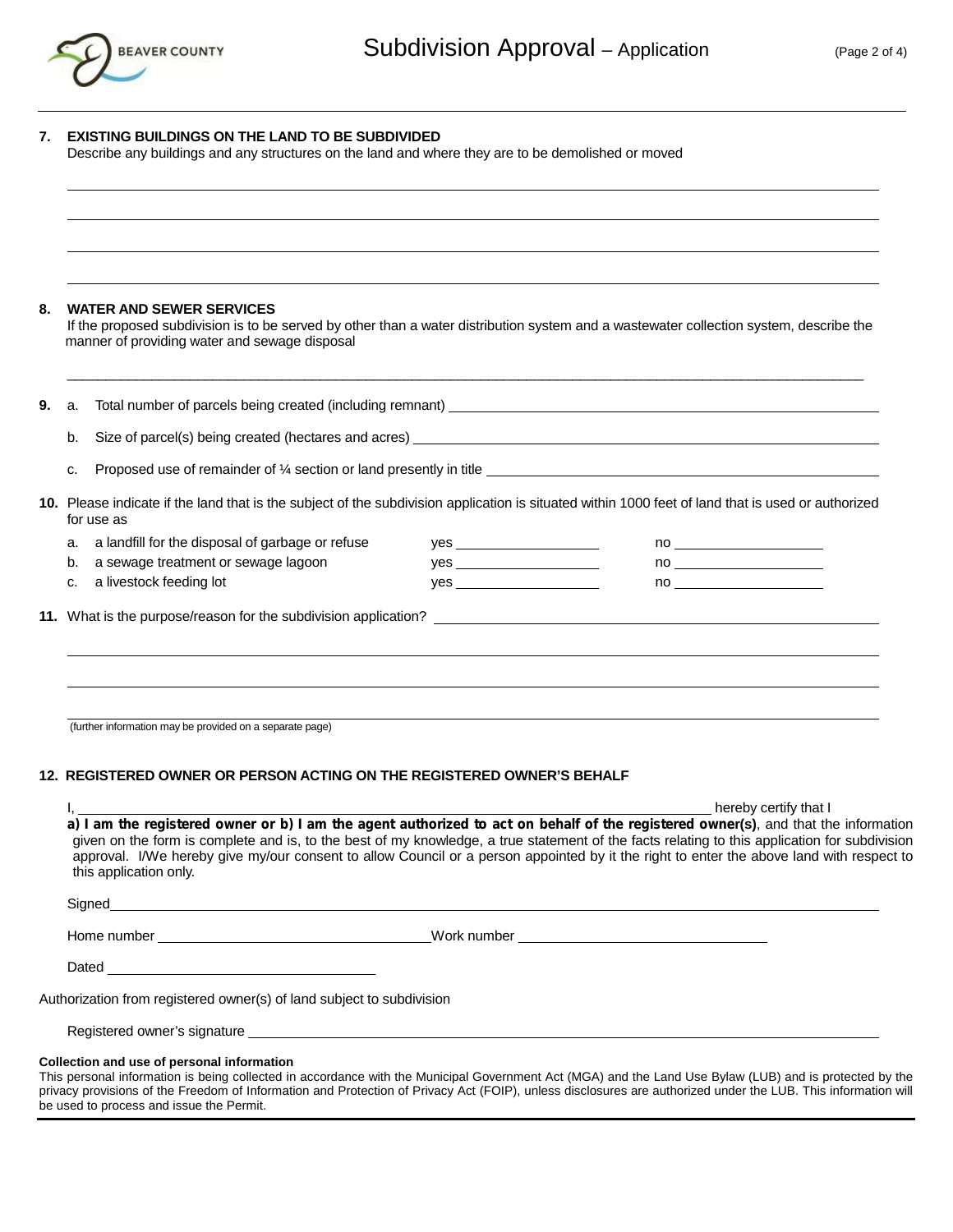

#### **Information required to accompany any application for subdivision**

Pursuant to Part 1 of the Subdivision and Development Regulations (AR 43/2002)

**Note:** An application for subdivision approval can only be made by the registered owner of the land that is the subject of the application or a person authorized to apply on his behalf. (Part 1, Section 4(3) of Subdivision and Development Regulations)

The County will only accept an application for subdivision when **all** of the following information has been submitted.

1. Application fee

The application fee must be included in accordance with County Bylaws. The subdivision fees apply not only to the new lot(s) created under the subdivision plan, but also the lot which constitutes the remainder, excluding lots proposed as reserve or public utility lots.(see fee schedule for applicable fees).

- 2. Application form
	- a. Both sides of the application for Subdivision Approval form must be completed in its entirety.
	- b. The names address and telephone number(s) of the registered owner(s) and the authorized person(s) acting on behalf of the mentioned persons. If a person is acting on behalf of the registered owner(s), it is essential that all the registered owner(s) sign the authorization at the back of the application form. Please note that if a company or individual is the owner of the said land under an agreement for sale as indicated by caveat on the back on the Certificate of Title, please submit a copy of the signed agreement. The individual noted on the caveat must sign the application.
- 3. Current copy of certificate of title

A current copy of the title as it now exists at Land Titles Office can be obtained from any **license and registrations office.**

If there are any caveats or easements registered on the title pertaining to Beaver County (ie. deferred reserve caveats or utility easements) please submit copies of these documents along with the application.

4. Building location

All applications dealing with the first developed building site to be subdivided from an unsubdivided quarter section shall contain accurate dimensions of the location of the existing development to be contained within the new parcel boundaries.

- 5. Proposed plan- (if plan of survey is to be used, please provide an 8½x11 reduction of the plan)
	- a. Showing the location, dimensions and boundaries of the land to be subdivided.
	- b. Showing the location, dimensions and boundaries of each new lot being created.
	- c. Showing the location and dimensions of buildings on the land that is the subject of the application and specifying those buildings that are proposed to be demolished or removed, if any.
	- d. Describing the use proposed for the land that is the subject of the application, including proposed improvements.
	- e. Contour information (where required) at an interval of 1m is to be superimposed over the tentative plan, and contour data is to be related to a geodetic datum where possible.
	- f. Showing the location of any utility right-of-ways affecting the property.
	- g. Showing natural features such as:
		- sloughs and/or other bodies of water
		- rivers, creeks and intermittent water courses
		- wooded areas
		- muskeg or swamp
	- h. Man made features such as:
		- water bodies
		- major drainage ditches
		- gravel workings
		- agricultural land (land under cultivation)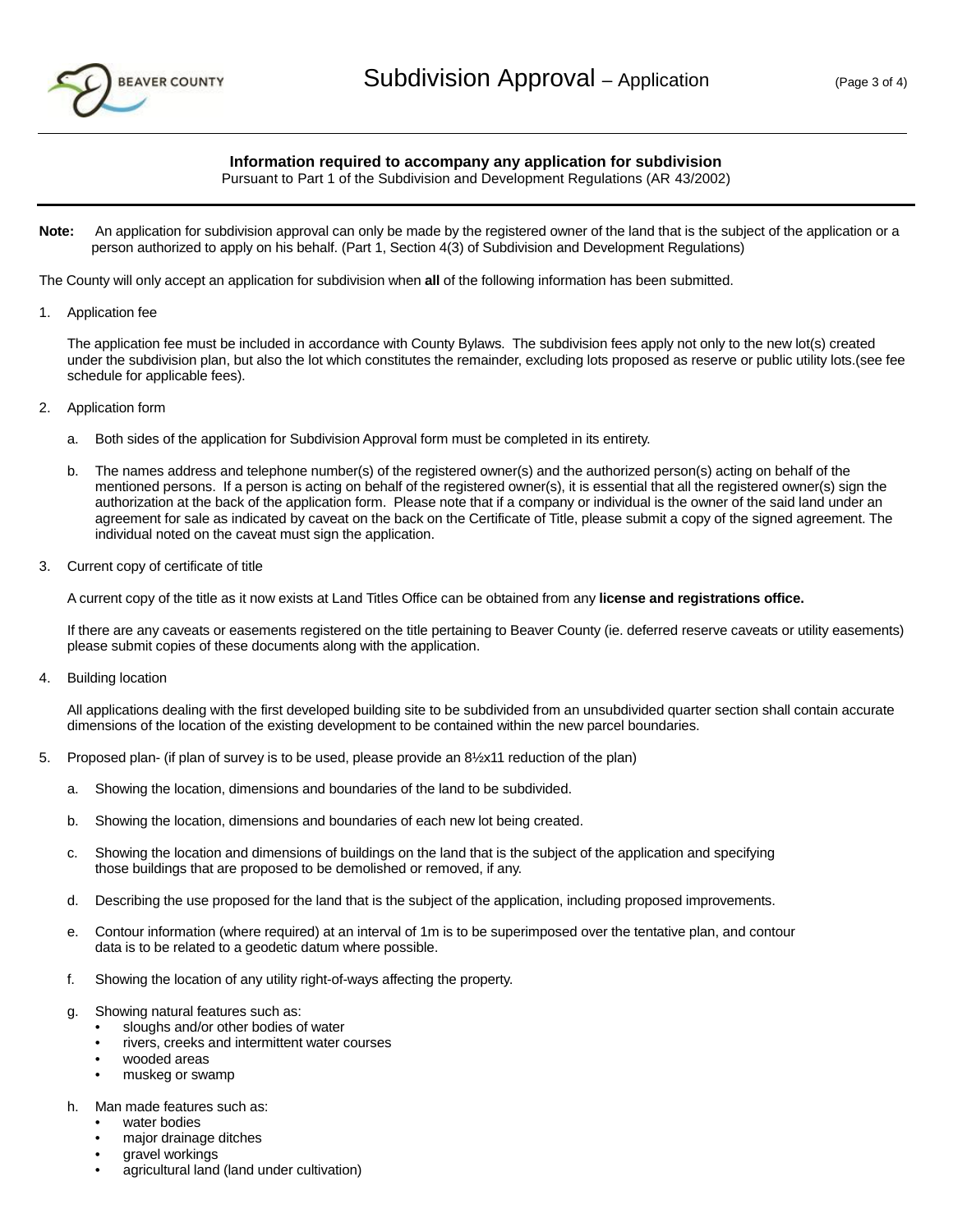

- i. Showing the location, numbers, names and other designations of:
	- highways
	- secondary roads
	- public roadways
- j. Showing the location, dimensions and boundaries of:
	- each new lot to be created
	- the reserve  $lot(s)$ , if any
	- the right-of-way of each public utility and other rights-of-way
- k. Showing the location *(distances must be shown from all existing and proposed property lines and existing residences)* and current and/or proposed method of sewage disposal and sewer discharge and the location/type of the current and/or proposed water source. Please be advised that a change in property lines or parcel size may require a change to current sewage disposal methods pursuant to the Plumbing Code.
- 6. List of preferred street names for subdivision applications within Hamlets.
- 7. Water table and Percolation tests may be required to indicate the developable area of the proposed parcel(s).
- 8. Additional Information may be required.

Please be advised that:

- reserves may be required for park, school or environmental protection either by way of land dedication, cash in lieu payment, deferred reserve caveat or conservation easement,
- pursuant to County policy, road widening, road dedication or new access provision may also be a requirement of subdivision approval, and
- a development agreement may be required which would deal with such items as the payment of off-site levies or required site improvements.
	- Your complete subdivision application must consist of the following:
		- appropriate application fee
		- application form
		- current copy of certificate of title
		- building location plan (if applicable)
		- proposed plan  $-$  (8½x11 is sufficient)
		- completed right-of-entry
		- water table and percolation tests (if applicable)

### **Checklist (for office use only)**

fully completed application form application fee building location plan (if applicable) proposed plan-2 copies (please see information sheet for plan requirements) current photocopy of certificate of title completed right-of-entry water table and percolation testing (if required)

ERCB abandoned well information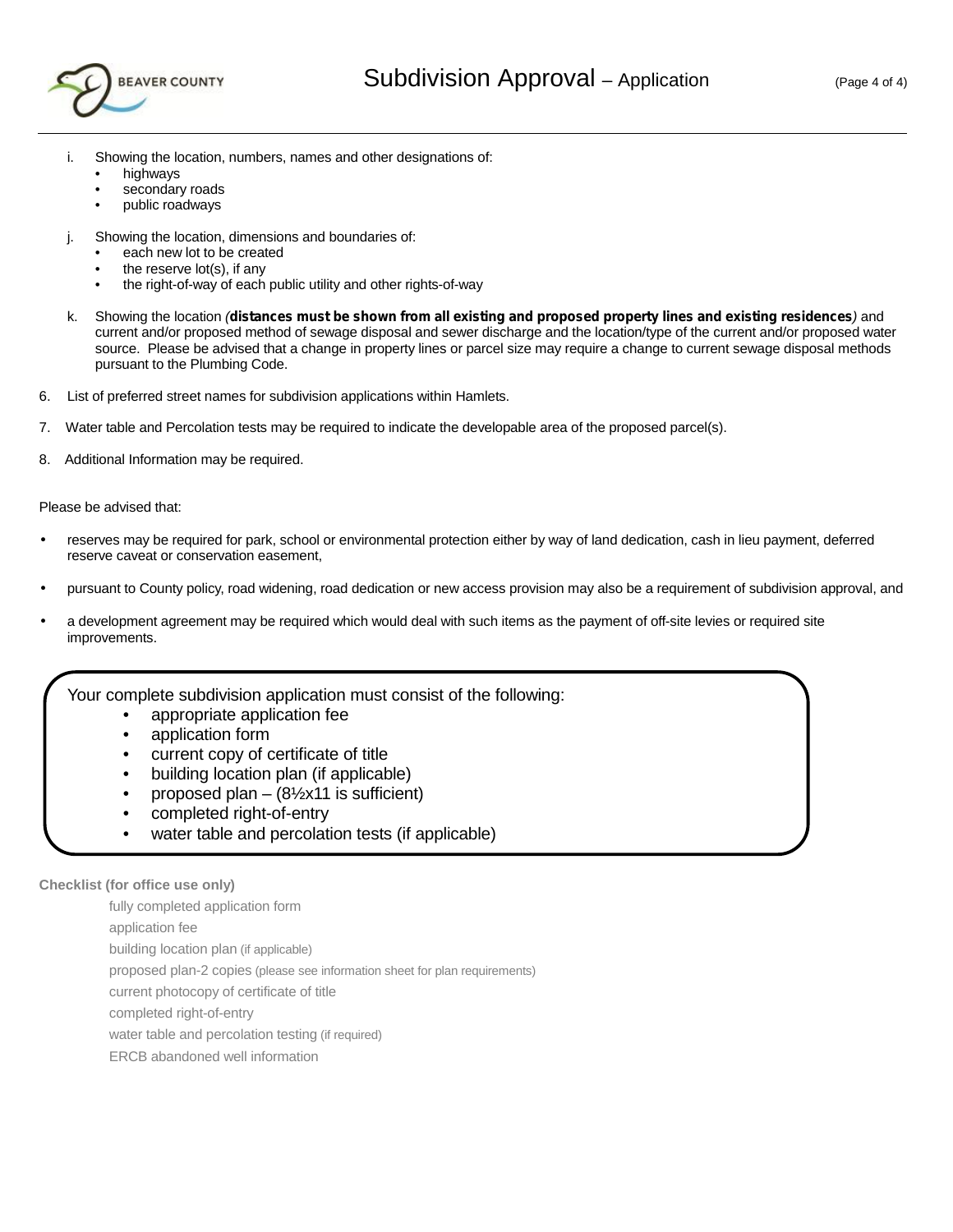# **SITE SKETCH EXAMPLE**



# **Your site plan should indicate:**

- $\triangleright$  Existing titled area of quarter section or lot showing measured boundaries of the proposed subdivision
- $\triangleright$  Approximate dimensions and location of buildings labeled with use (ie: house, barn, fence), shelterbelts, water well, power poles, gaslines, approaches and private sewage system
- $\triangleright$  All county roads, private roads, and primary and secondary highways
- $\triangleright$  All approaches to the property and remaining land
- $\triangleright$  Approximate location of any waterbody including lakes, sloughs, creeks, drainage ditches, and dugouts

 $\sim$   $\sim$ 

NOTE: You can use an aerial photo from the County Office as the base for your subdivision sketch, but you will need to ensure all the above information is included.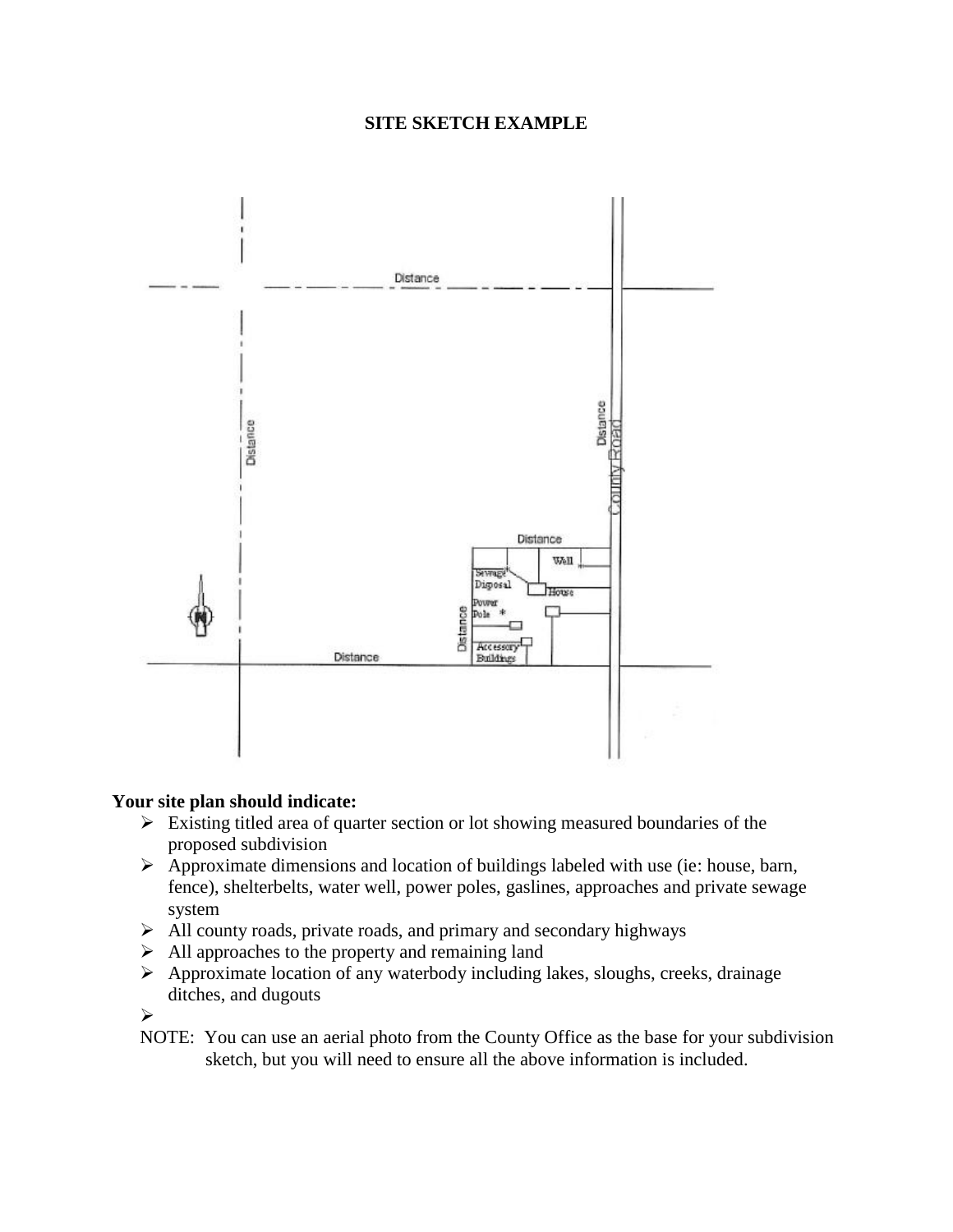

4) Minimum approach length is from road shoulder to right of way boundary

APPROACH STANDARD (B3)